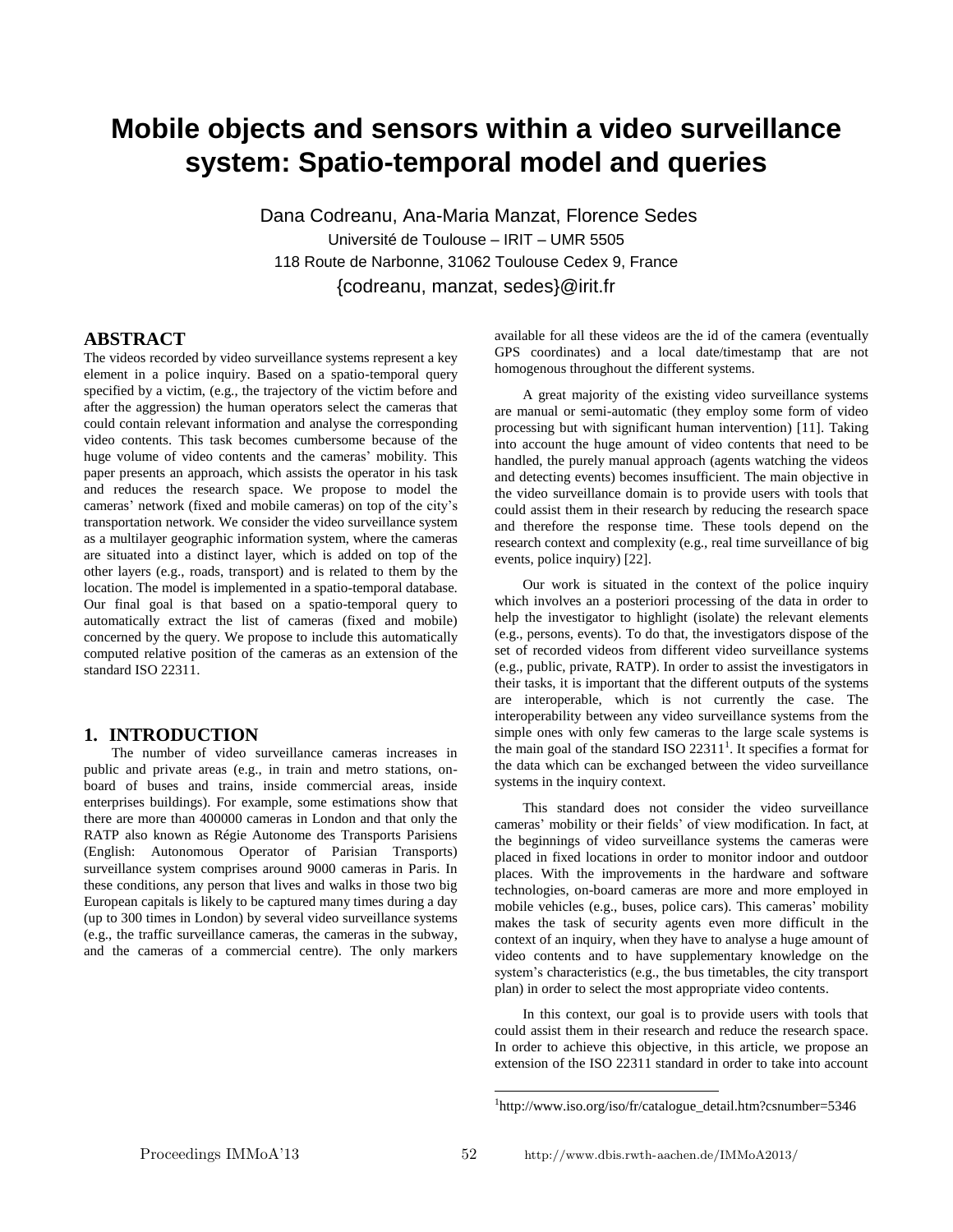the cameras' mobility. We consider the video surveillance system as a multilayer geographic information system, where the cameras are situated on a distinct layer, which is added on top of the other layers (e.g., roads, transport) through the location. We implemented our solution using a spatial database in order to select the cameras that might have acquired video contents corresponding to a user's spatio-temporal query.

The remainder of this paper is organized as follows. After a review of related work concerning the three aspects addressed in this paper, video surveillance systems, standard ISO 22311 and mobile objects modelling in the Section 2, Section 3 presents our multilayer modelling approach. This model is implemented using a spatio-temporal database. Some queries that can be answered based on this database are presented in Section 4. Finally, Section 5 concludes and discusses possible future research.

# **2. STATE OF THE ART**

## **2.1 Video Surveillance Systems**

The generic schema of a video surveillance system is illustrated in Figure 1. The content is captured and stored in a distributed manner and analysed in a control centre by human operators that watch a certain number of screens displayed in a matrix (the Video Wall in Figure 1).



**Figure 1: Video surveillance system's schema**

There is a big diversity of cameras and sensors that constitute the acquisition part of surveillance systems and a heterogeneity of their installation contexts (e.g., on the halls or platforms of railway or metro stations, on-board of trains and buses, on the streets, in commercial centres or office buildings). Therefore, we have fixed and mobile cameras having different technical characteristics (most of the time dynamic) (see Figure 2 for an example of such cameras) [14]:

- Camera type: optical, thermal, infrared
- Sensor type and dimension: CMOS, CCD
- Transmission type: analogous/ IP
- Angle of view (horizontal and vertical), focal distance, pan-tilt-zoom, field of view orientation, visible distance etc.



**Figure 2: Examples of video surveillance cameras having the same position but different fields of view**

We started by analysing the way a query is processed in a video surveillance system today. When a person (victim of an aggression for example) files a complaint, he is asked to fill a form describing the elements that could help the investigators to find the relevant video segment (the Figure 3 illustrates an example of such form). Based on the spatial and the temporal aspects of the query, the surveillance operator uses his own knowledge concerning the spatial disposal of the cameras' network in order to select the most relevant video contents. Then he analyses these contents by playing them on the different screens that he has in front of him. The monitors themselves show no spatial relationship of any kind, only the numbering of the cameras is in a somewhat logical order.

> **Location: Paris** Date and time: 14 July 2013 between 10h and 12h Event: stolen bag Victims trajectory: Rivoli Street, from Louvre to Metro Chatelet: entrance, hallway, elevator, train Clothes color, distinguishing signs

#### **Figure 3: Example of a form filled by a victim**

Therefore, the operators' tasks become cumbersome taking into consideration the huge volume of video contents to be analysed, the mobility and the different characteristics of cameras. Moreover, in the current systems, most of the stored contents is not exploitable because of the recording's low quality. This lack of quality is often caused by inappropriate installation of cameras, bad shooting, bad illumination conditions etc. The operator has no a priori knowledge on the quality of the video contents and thus he loses time by visualizing the low quality contents also.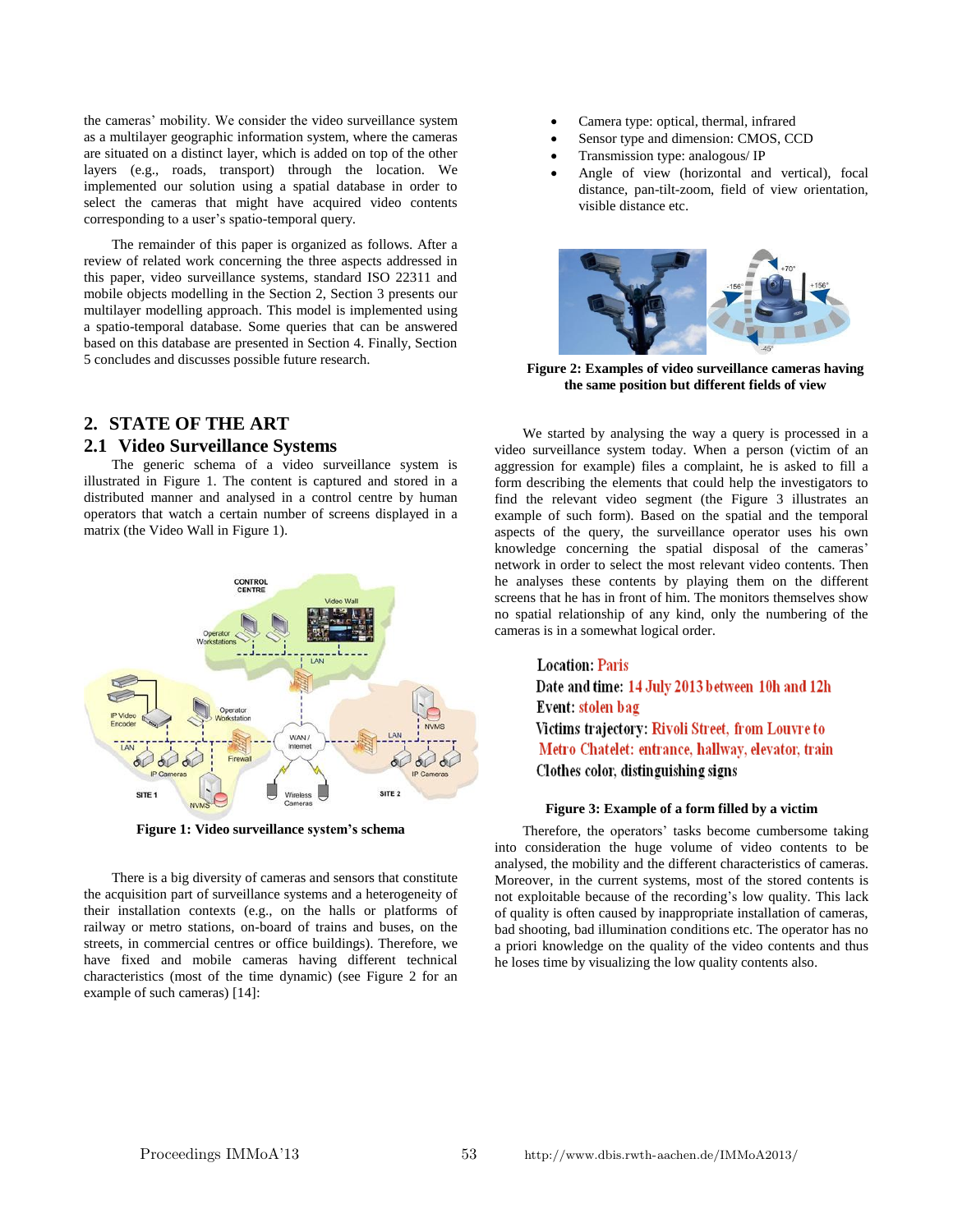

**Figure 4: ISO 22311 sensor description**

The video surveillance domain has seen a big number of commercial systems developed [8]. In the research area, many projects were developed as well: CROMATICA [5], CARETAKER<sup>2</sup> [3], VANAHEIM<sup>3</sup> for the indoor static video surveillance, and SURTRAIN  $[20]$ , BOSS<sup>4</sup> [13]. PROTECTRAIL<sup>5</sup> projects for the on-board mobile surveillance. All these heterogeneous projects concentrate on the development of the system's physical architecture and of better detection algorithms in order to obtain a fully automatic system [12], [24].

We can summarize by saying that there is a growing concern in the research and industrial environments for developing algorithms for video content analysis (VCA) in order to automatically index content and detect objects (e.g., abandoned packets or luggage) and events (e.g., intrusions, people or vehicles going the wrong way) [16] or to draw operators' attention to events of interest (e.g., alarms). However, solutions for assistance to a posteriori investigation are at a lesser stage of maturity, and to date most of the data remain unexploited.

In this article, we are going to address also the lack of interoperability between different surveillance systems. In the context of an inquiry, the police might need to analyse data from different sources (systems), so it is important that the different outputs of the systems to be interoperable. As a consequence, the big actors of the domain started to unify efforts in order to standardize the structure of folders and of metadata files generated by video surveillance systems. A result of these efforts is represented by the ISO 22311 standard that proposes a structure

l

for the data issued from video surveillance systems and the metadata needed to exploit that data.

In the following, we are going to present the ISO 22311 standard, especially the part concerning the description of the cameras characteristics and mobility. We are going to highlight the interesting elements which relate to our research.

#### **2.2 Standard ISO 22311**

The Standard ISO 22311 defines an interoperability format for the data generated by video surveillance systems and for the metadata needed to exploit these huge volumes of data.

The audio visual packages (containing audio, video or metadata files) have to be structured hierarchically (in files, folders and groups of folders) according to time intervals in Coordinated Universal Time (UTC). For each group of folders it is mandatory for the system to provide a XML description of the source(s) (e.g., cameras, GPS, video analysis tools), codec(s), file formats and a temporal index enabling an easy access to the content.

The current technologies and processing power enable the analysis of video content and the extraction of metadata describing objects, events, scenes etc. This analysis depends on the acquisition context (e.g., the position of the camera, the image quality, the type of sensors). Therefore, the standard distinguishes between the systems, those that can generate such metadata (i.e., level 2 systems) and provides a general structure and dictionary for describing sensors and events (i.e., metadata).

<sup>2</sup> http://cordis.europa.eu/ist/kct/caretaker\_synopsis.htm

<sup>3</sup> http://www.vanaheim-project.eu/

<sup>4</sup> http://celtic-boss.mik.bme.hu/

<sup>5</sup> http://www.protectrail.eu/

As in this paper we are going to address the problem of cameras' geo-localization we present the schema for the sensors description in Figure 4.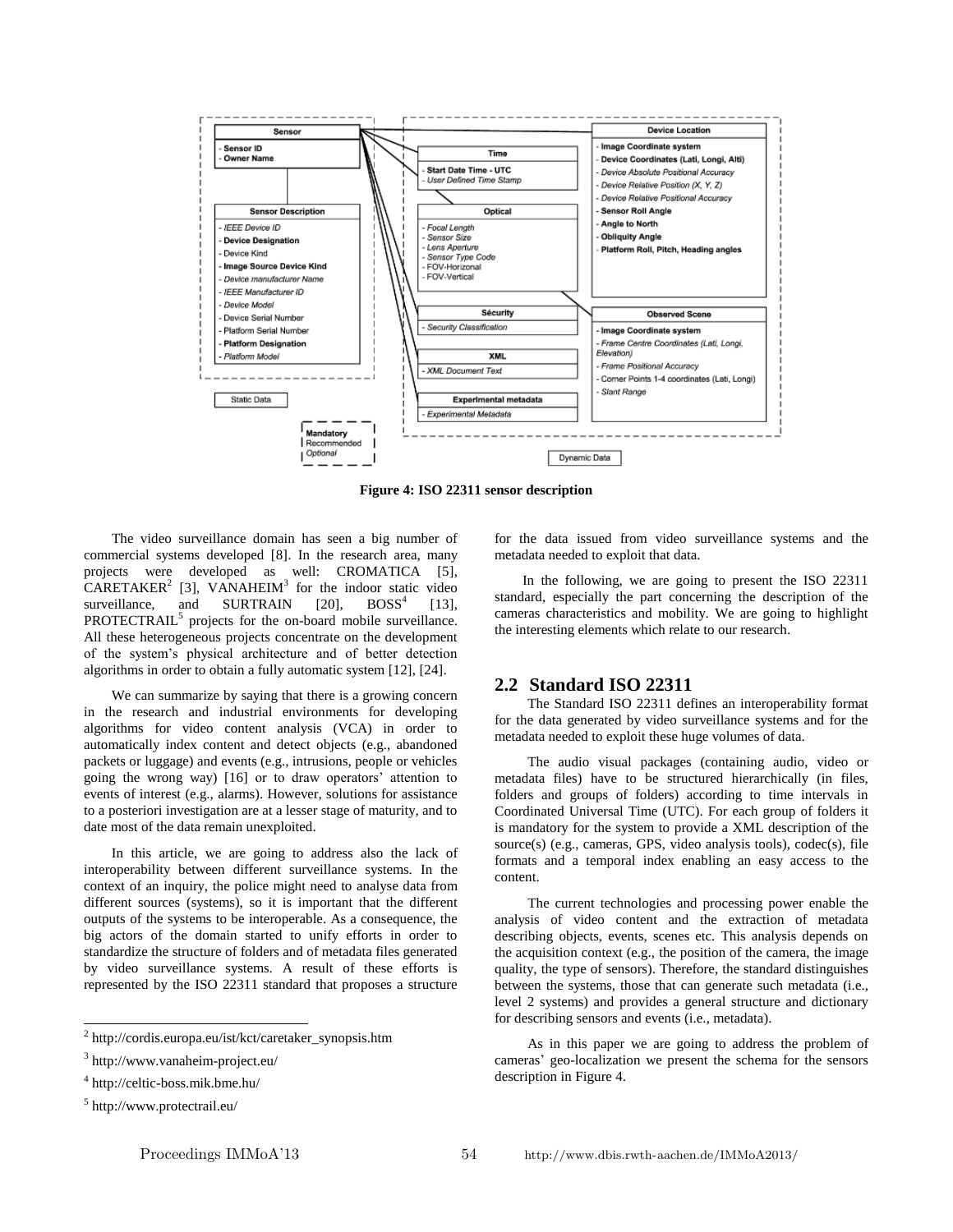Each camera has an absolute location (GPS coordinates) as more and more of the installed cameras have an embedded GPS transmitter. But, there are many cases when the GPS is not enough because: (1) we need to model the position of the camera with regards to the video surveillance system and not to the world; (2) in some situations, for example in indoor environments, the GPS positions do not provide a good precision.

In the context of a video surveillance system:

- The mobile cameras are embedded in buses, train, police cars;
- The movement of these vehicles is constrained by a road network and a transportation network.

By analysing the standard, we can notice that it defines a relative position for a camera that is today a simple link to an image (the plan of the network of cameras or of a building). This kind of location is not easily exploitable. Furthermore, the standard does not consider the video surveillance cameras' mobility. In order to overcome these issues, we propose to extend this standard through a multilayer modelling approach, where the network of cameras is put on top of a transportation network.

In the following, we present a state of the art of the mobile objects modelling as the cameras' mobility management represents the main focus of this paper.

#### **2.3 Mobile Objects Modelling**

With the technology's evolution, the mobility became very important in the context of video surveillance systems. Not only the objects (e.g., persons, cars) are moving in the monitored scene, but also the surveillance cameras are moving. The great majority of the research papers concerning the mobile objects in the video surveillance domain concentrate on the video content analysis in order to detect and track the objects, to interpret their behaviour and to understand the visual events of the monitored scene [10]. Thus, the mobility of the cameras is not exploited.

In the field of moving objects, a mobile object means the continuous evolution of any object over the time, in terms of position and dimension [21]. This movement of the mobile objects can be effectuated in an unconstrained environment [18] (e.g., for hurricanes, fires) or in a constrained environment [17] (e.g., cars move on road and transportation networks).

In the video surveillance domain, the objects are moving in a constrained environment, mainly by the road network. This environment is represented as a graph-based model [6], [15], [25], where the vertices are junctions and the edges are the roads between the two junctions. [9] considers also the connectivity at each junction in order to represent the road network. [19] extends the model proposed by [9] in order to consider the predefined trajectories that some objects could have (e.g., buses). [7] proposes a mobile object data model where they consider the road and rail networks. [2] takes into account the transport network in a city as a graph and they add to each graph vertex the transport modes available (i.e., pedestrian, auto, urban rail, metro, bus).

In the management of mobile objects, a major issue is the storage of the objects' spatio-temporal positions. Several strategies can be considered: using the spatio-temporal data types defined by [9] (e.g., moving points, moving lines, moving regions), or using the dynamic attributes [23] (e.g., motion vector) which enables to limit the size of the data that has to be stored and queried.

As far as we know, the video content's mobility is not taken into account in the video surveillance domain. In this article, we want to exploit the advances in the field of mobile objects and apply them in the video surveillance domain in order to consider the mobile aspect of surveillance cameras.

### **3. Extension of the Standard 22311 for the management of cameras mobility**

As you could see in Section 2.2, the Standard 22311, defines a fix position of video surveillance camera, through the GPS coordinates and a link to an image containing the plan of the network. In order to overcome this issue, we propose to compute a relative position with regards to a map which will enable us to:

- Model the distances between the cameras and select the relevant cameras for a certain trajectory;
- Model the connections between the cameras ( e.g., possible path between camera1 and camera2 but not between camera2 and camera3 );
- Model trajectories for mobile cameras;
- Model the fields of view and the maximum detection distances of fixed and mobile cameras.

In order to achieve this goal we took our inspiration from the domain of GIS (Geographical Information Systems) [4] and mobile objects modelling.

By considering the video surveillance system as a GIS we benefit from the separation between the conceptual layers. Thus at any time, a new layer can be added without modifying the existing layers.

In our approach, we propose a four layer model: (1) Road network, (2) Transportation network, (3) Objects and (4) Cameras network. The Figure 5 illustrates the UML model for the first three layers.

The "*Road network*" layer, presented in blue in Figure 5, is based on the graph modelling approach well-known in the literature. The road network is considered as an undirected graph  $G = (V, E)$ , with V a set of vertices and E a set of edges defined according to the granularity level that we want to consider (for a big boulevard of a European capital for example we can consider each segment of the road, each segment between two intersections or the entire boulevard). Each vertex has an identifier and a 2D position. Each edge is determined by two vertices.

The "*Transportation network*", presented in yellow in Figure 5, is also based on a graph model. At this level, the vertices of the transportation network are intersections between roads, and bus stations. Each transportation vertex has a position with regards to a road segment. Ordered sequences of transportation vertices constitute sections, which form lines (e.g., bus lines). The advantage of our approach with regards to the ones proposed in the state of the art [9] is that we have two independent graphs that are connected to each other through the positions of transportation vertices. That way if the buses stations are modified or new buses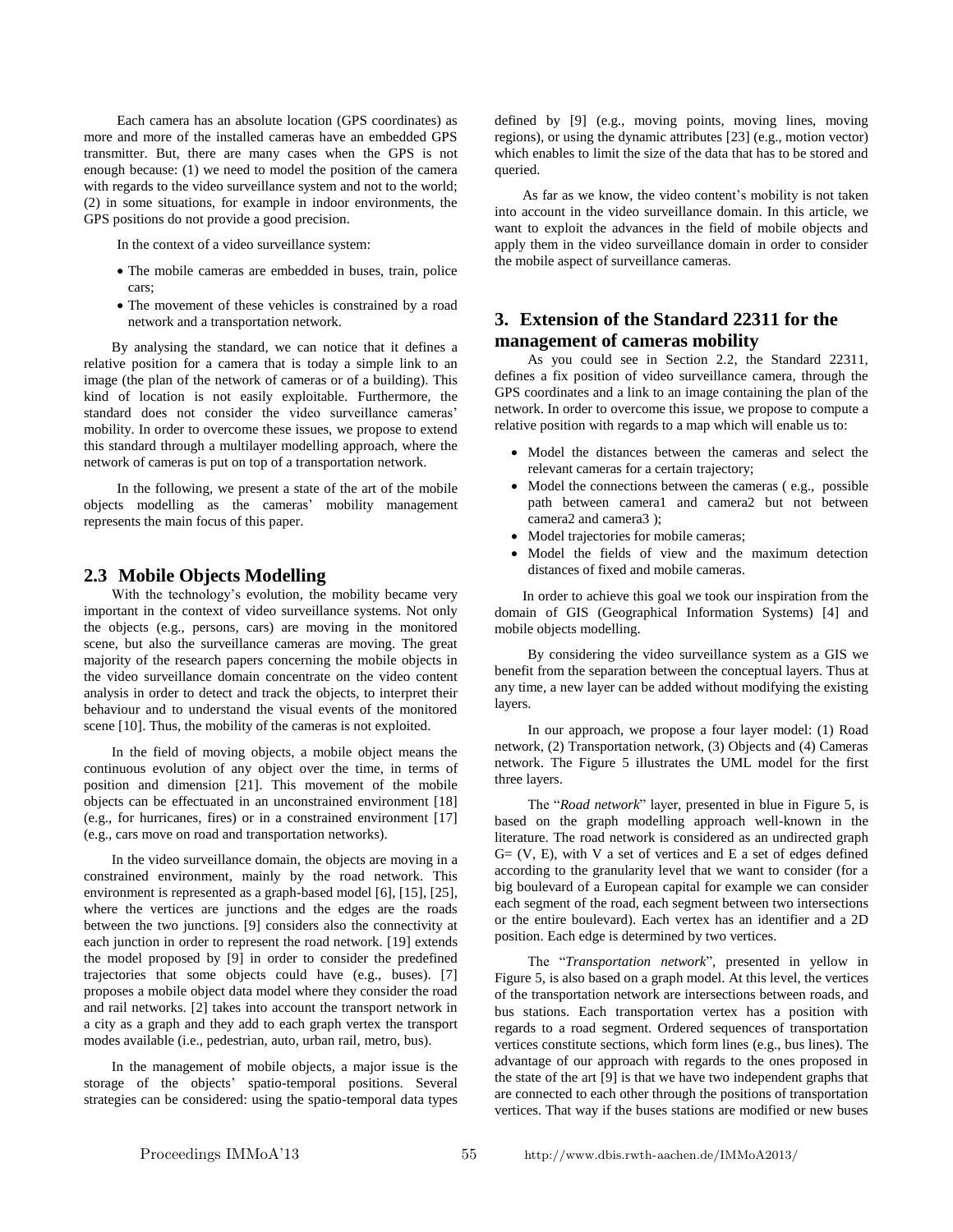lines are introduced we do not have to recompute the underlying road graph.

The "*Objects*" layer, presented in red in Figure 5, models the positions of fixed and mobile objects with regards to the underlying layers.

The Fixed Object has a position on a road segment. Its position is defined as a distance from each end of the segment. For this kind of objects, we adopt the same localisation as the one proposed by [9].

In the case of Mobile Objects (e.g., buses, police cars, persons), the position changes in time. Each object will periodically transmit its position using different strategies (e.g., each  $\Delta t$  seconds, each time the object is changing the segment, when the object's position predicted by the motion vector deviates from the real position by more than a threshold [23]) that are out of the scope of this article. We suppose that we periodically receive updates containing time-stamped GPS points that we transform into a relative position with regards to the road network (i.e., the segments). We use this information to reconstitute object's trajectory.

We distinguish two types of mobile objects: objects that move freely within the road and transportation networks (e.g., car, person) and objects of which trajectories are constrained by a "line" (e.g., buses).

On top of all these layers, we model a video surveillance cameras' network. A simplified schema of this model is illustrated in Figure 6.

The cameras' network is composed of fixed and mobile cameras. The fixed cameras have a 2D position that is given at installation time. The mobile cameras are associated with mobile objects (e.g., buses) and their trajectory is the same as the object's one.

The new generation of digital surveillance cameras has embedded GPS transmitters and even compasses. The technologies developed around these cameras make it possible to automatically extract information from the camera related to its orientation, pan, tilt, zoom, focal distance, compression parameters etc.

Based on all these elements it is possible to model the field of view for each camera and track its modifications in time. The field of view is computed based on four parameters [1]: the 2D position, the viewable angle, the orientation and the visible distance. A schema of a 2D field of view proposed by [1] is shown in Figure 7.

Camera

+Indoor/Qutdoo

+IdCamera

FieldOfView +FocalLength

+AngleHorizontal

+AngleVertical +SensorSize



**Figure 5: "Road network", "Transportation network" and "Objects" layers**

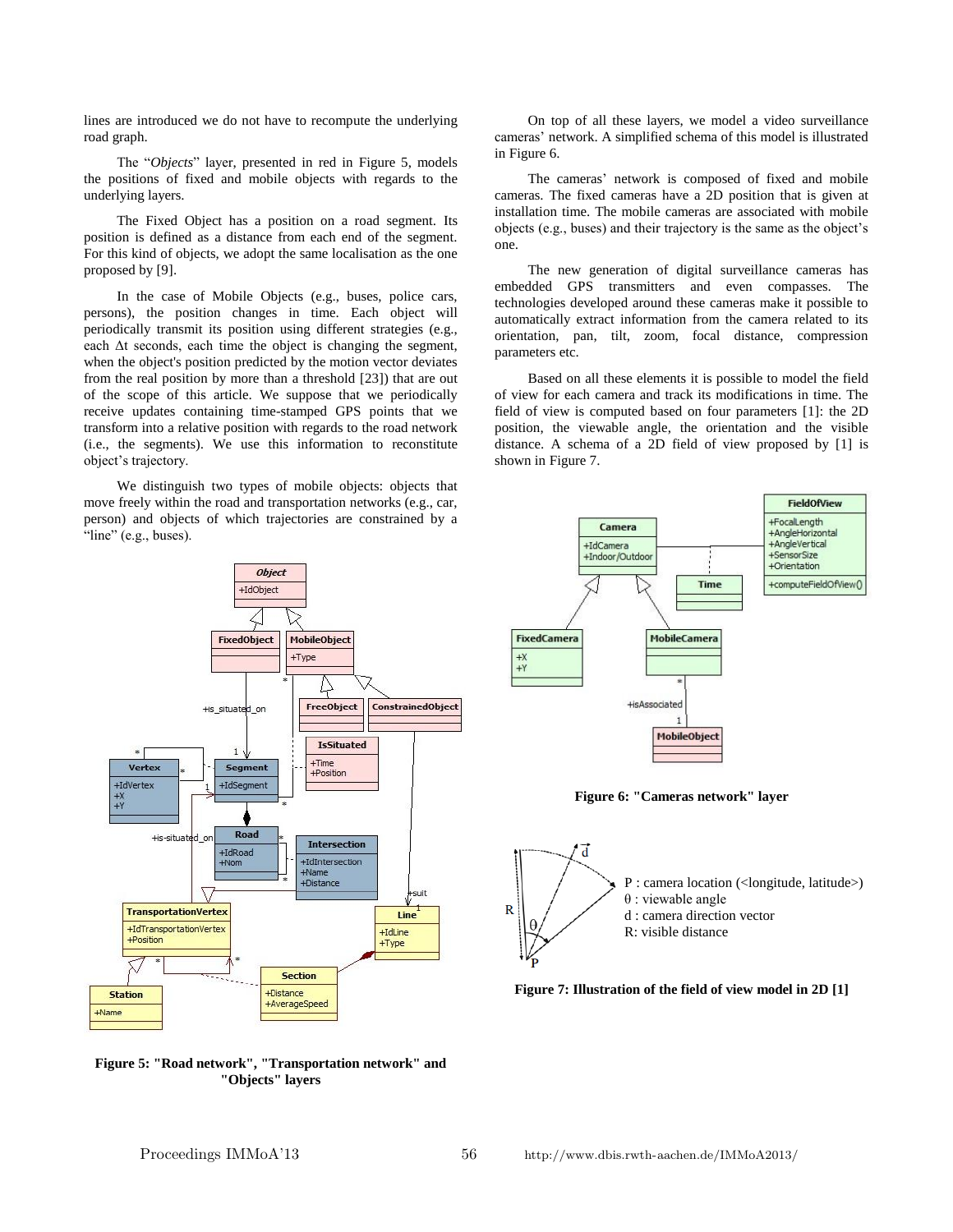

**Figure 8: General architecture of the system**

In order to select the most appropriate attributes to describe a video surveillance camera, we studied the sensor description proposed by the ISO 22311 standard, SensorGML<sup>6</sup>, KML<sup>7</sup>. We separated the identified camera's properties in two categories: properties that could be modified over the time, and fixed characteristics.

Thus, the extension of the standard ISO 22311 is realised at three levels:

- Taking into account the road and transportation networks as a graph and not as an image;
- Taking into account the camera's relative position and its mobility on the networks;
- Taking into account the camera's characteristics change over the time.

Our model is implemented in a spatio-temporal database that can be queried by users in order to retrieve the relevant cameras for a given trajectory. The originality of our research work is given by:

- the fact that it combines different spatio-temporal information (e.g., road network, transportation network, objects' positions) and computation (e.g., trajectories, field of view) within the same database;
- the twofold mobility, of the target objects and of the cameras.

In the next section we present the general architecture of the tool that could assist the video surveillance operators in their research based on our spatio-temporal database and some examples of queries.

#### **4. Spatiotemporal database and queries**

Based on the presented model, our goal is to automatically select the cameras (fixed and mobile) that could contain relevant video content with regards to the user query (their field of view intersected the query trajectory).

 $\overline{a}$ 

More precisely, the idea is to compare a spatio-temporal query of the user (e.g., Rivoli Street from Louvre to Metro Chatelet the  $14<sup>th</sup>$  of July between 10h and 14h) with the trajectories stored in our database and, for a better precision, with the cameras fields of view. The Figure 8 illustrates the generic architecture of a system based on our spatio-temporal database for assisting the video surveillance in their research.

From the Figure 8 it is easy to observe that there are two main questions when developing such system: How to query the system? and How to update the system?. As explained in the previous section our work addresses only the querying aspect that we are going to describe in the following.

First, a Query Interpreter module will transform the user query (e.g, Rivoli Street from Louvre to Metro Chatelet the  $14<sup>th</sup>$  of July between 10h and 14h) in a spatio-temporal query. By spatiotemporal query we understand a sequence of road segments and a time interval that will be further transformed in a SQL query, by the SQL Query Generator module. The SQL query is executed on the database having as a result a list of cameras. Based on some image quality parameters a score per camera can be computed and the initial list can then be ranked according to this relevance score.

In the following we present two examples of spatiotemporal queries executed on our database implemented in Oracle Spatial<sup>8</sup>:

 *The first selects the fixed cameras of which geometry (field of view) intersects the geometry of the Rivoli street;*

| <b>SELECT IdCamera</b>                     |
|--------------------------------------------|
| <b>FROM FixedCamera</b>                    |
| WHERE SDO RELATE(                          |
| camera geom,                               |
| (SELECT street geom                        |
| <b>FROM Road</b>                           |
| WHERE Name ='Rivoli'),                     |
| 'mask=OVERLAPBDYDISJOINT querytype=WINDOW' |
| )='TRUE';                                  |

<sup>8</sup> http://www.oracle.com/fr/products/database/options/spatial/index .html

l

<sup>6</sup> http://www.opengeospatial.org/standards/sensorml

<sup>7</sup> http://www.opengeospatial.org/standards/kml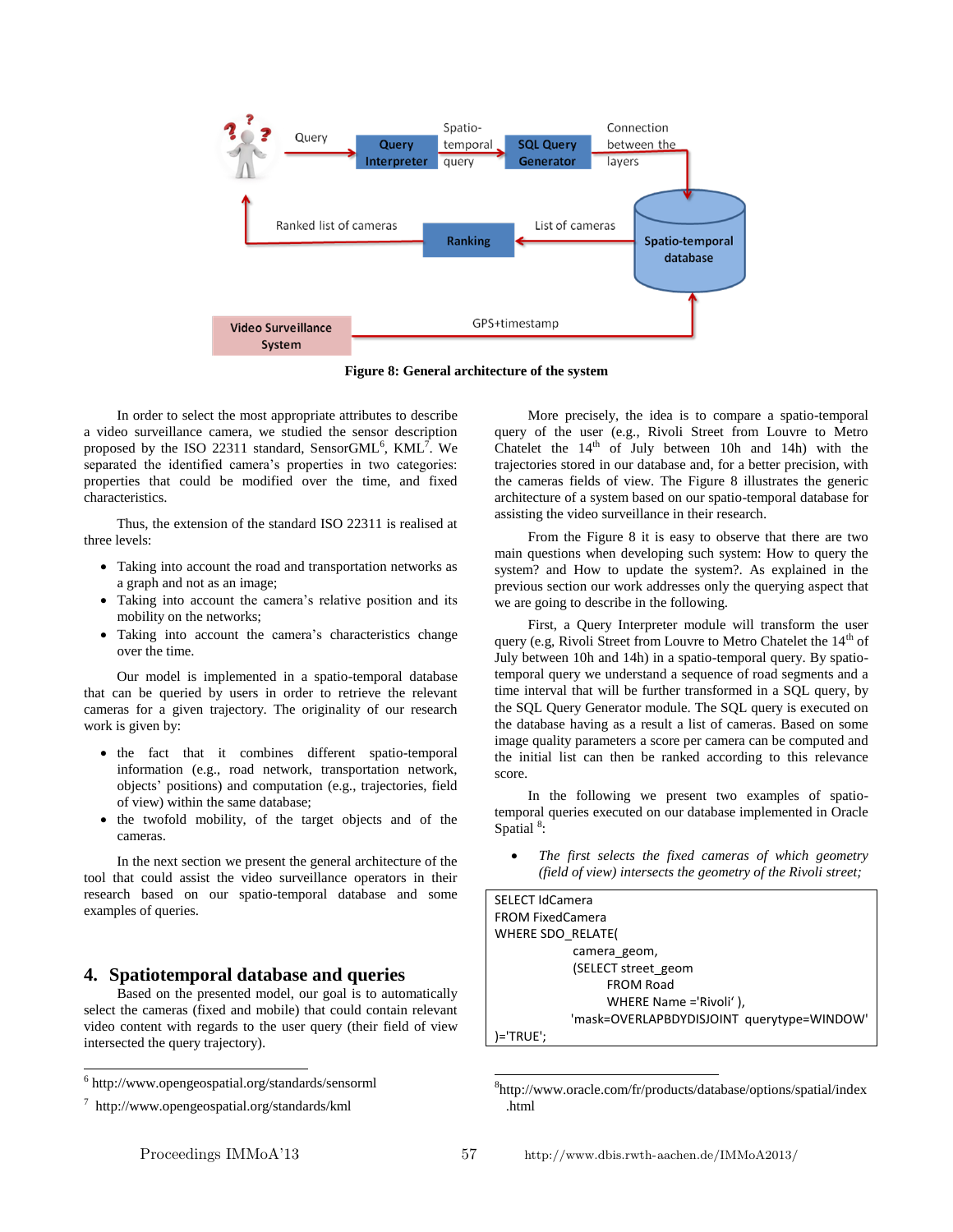*The second selects the mobile cameras that are associated with the buses that crossed the street within the given time interval.*

| <b>LET</b><br><b>TimePeriod</b>                     |                         | Timestamp(hour(2013,1,14,10), |  |
|-----------------------------------------------------|-------------------------|-------------------------------|--|
| hour(2013,1,14, 12));                               |                         |                               |  |
| <b>SELECT ObjetID</b>                               |                         |                               |  |
| <b>FROM ConstrainedObject</b>                       |                         |                               |  |
| WHERE                                               | Type.MobileObject=      | "Bus"<br>AND                  |  |
| TimePeriod.ConstrainedObject (atperiods (Timestamp, |                         |                               |  |
| TimePeriod));                                       |                         |                               |  |
| SELECT DISTINCT IdMobileCamera                      |                         |                               |  |
| FROM ConstrainedObject, FreeObject, MobileCamera    |                         |                               |  |
| <b>WHERE</b>                                        | Intersect               | (MobileCamera.geom,           |  |
|                                                     | ConstrainedObject.geom) | AND<br>Intersect              |  |
| (MobileCamera.geom, FreeObject.geom);               |                         |                               |  |

#### **5. CONCLUSION**

In this paper, we presented a spatio-temporal modelling approach of fixed and mobile cameras within a common transportation network. Taking our inspiration from the multilayer representation of the geographical information systems, we model spatial information about the road and transportation infrastructures and mobile objects' trajectories in four independent layers: (1) Road network, (2) Transportation network, (3) Objects and (4) Cameras network.

Based on this modelling approach we also proposed a generic architecture for a system that could assist the video surveillance operators in their research. Starting from a sequence of trajectory segments and a temporal interval, such system generates the list of cameras that could contain relevant information concerning the query (that "saw" the query's trajectory).

The need of such assisting tools was identified within the French National Project METHODEO. Among the project's partners, we mention the French National Police, Thales and the RATP also known as Régie Autonome des Transports Parisiens (English: Autonomous Operator of Parisian Transports). Our approach has been validated and will be evaluated within the project.

Obviously, many questions are still left with no answer giving way to a large number of perspectives. We will present several of them in the following.

For now, our model considers only outdoor transportation and surveillance networks. We plan to extend our model to indoor spaces also in order to model cameras inside train or subway stations for example.

Our work is situated in the context of the a posteriori research in the case of a police inquiry. We would like to extend this context in the future in order to be able to process real time queries or to predict trajectories based on some statistics realized based on the stored data (e.g., average speed on some road segments).

Another perspective of our work is the improvement of the resulted cameras list by re-ranking it based on cameras' characteristics (e.g., image quality, visible distance).

#### **6. ACKNOWLEDGMENTS**

This work has been supported by the ANR CSOSG-National Security (French National Research Agency) project METHODEO.

#### **7. REFERENCES**

- [1] Ay S. A., Zimmermann R., and Kim S.O.. Relevance Ranking in Georeferenced Video Search. In *Multimedia Systems Journal*, 16, 2 (March 2010), Springer, 105-125.
- [2] Booth J., Sistla P., Wolfson O., and Cruz I. F. A data model for trip planning in multimodal transportation systems. In *Proceedings of the 12th International Conference on Extending Database Technology: Advances in Database Technology*, ACM, 2009, 994-1005.
- [3] CARETAKER Consortium. Caretaker puts knowledge to good use. In *European Public Transport Magazine*. 2008.
- [4] Chang K.-T. *Introduction to Geographic Information Systems*, McGraw-Hill Higher Education, 2006, 450 pages
- [5] Deparis J.P., Velastin S.A., and Davies A.C. Cromatica project. In *Advanced Video-Based Surveillance Systems*, *The Springer International Series in Engineering and Computer Science*. volume 488, 1999, 203-212.
- [6] Dingin Z., and Deng K. Collecting and managing networkmatched trajectories of moving objects in databases. *In Proceedings of the 22nd international conference on Database and expert systems applications*, LNCS Volume 6860, 2011, pp 270-279 2011, 270-279.
- [7] El bouziri A., Boulmakoul A., Laurini R. Mobile Object and Real Time Information System Modeling for Urban Environment, *In Proceedings of the 26th Urban and Regional Data Management Symposium*, 2007, 403-413.
- [8] GDANSK, KU. Deliverable 2.1 Review of existing smart video surveillance systems capable of being integrated with ADDPRIV. ADDPRIV consortium, 2011, www.addpriv.eu
- [9] Güting R.H., Almeida, V.T., and Ding Z. Modeling and Querying Moving Objects in Networks. In *VLDB Journal,* 15, 2 (2006), 165-190.
- [10] Joshi K. A., and Thakore D. G. A Survey on Moving Object Detection and Tracking in Video Surveillance System, in *International Journal of Soft Computing and Engineering*, 2, 3 (July 2012), 44-48
- [11] Kim I.S., Choi H. S., Yi K. M., Choi J. Y., and Kong S. G. Intelligent Visual Surveillance - A Survey. In *International Journal of Control Automation and Systems,* 8, 5 (april 2010), 926-939
- [12] Lakshmi Devasena C., Revathí R., and Hemalatha M., Video Surveillance Systems-A Survey, in *International Journal of Computer Science Issues*, 8, 4(July 2011), 635-642